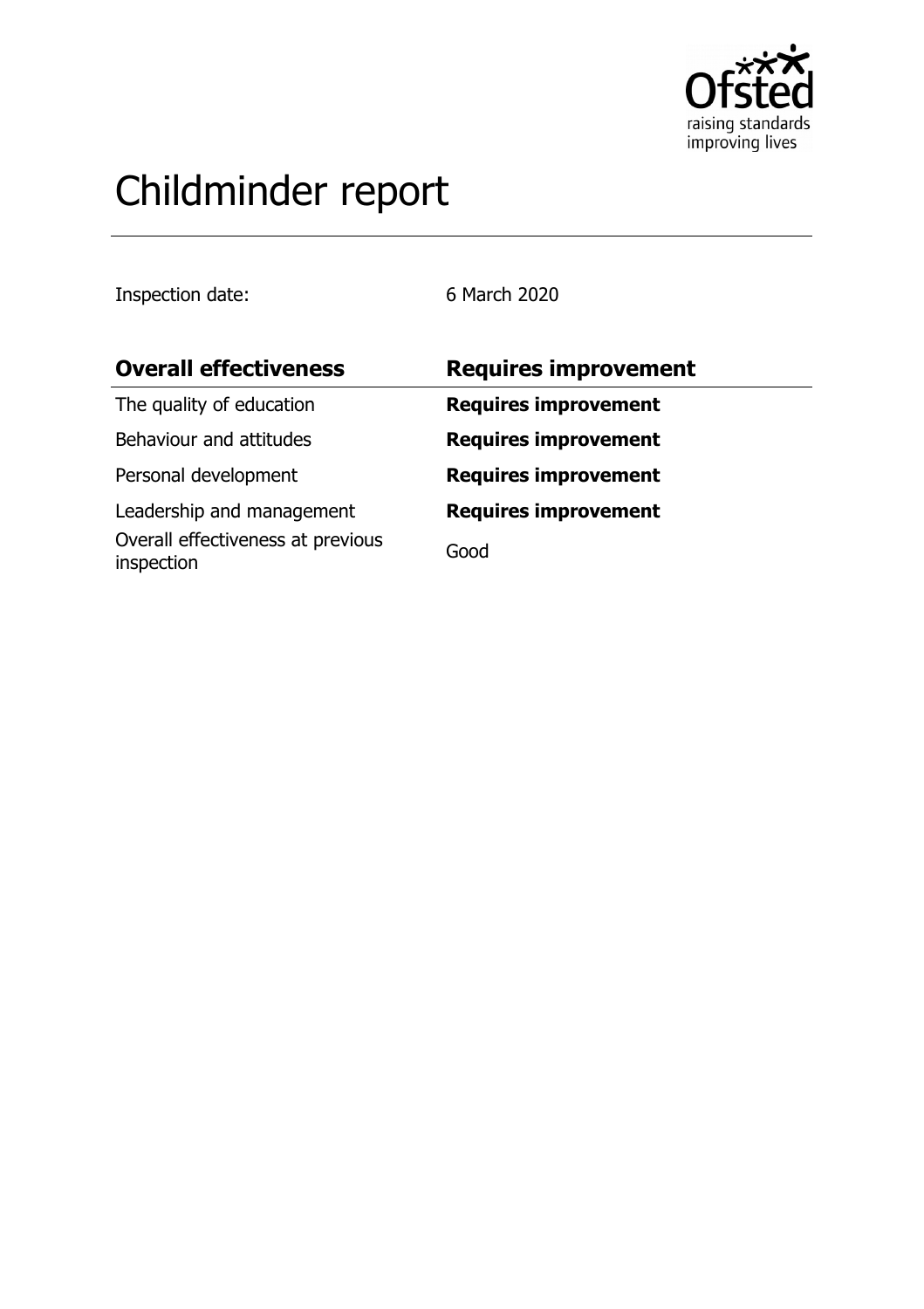

# **What is it like to attend this early years setting?**

#### **The provision requires improvement**

Children are happy and show that they feel safe and emotionally secure. Some children are confident to show what they know and can do. For example, they sing their favourite songs to their peers and adults. Children receive lots of praise for their efforts. However, at times, children miss out on good-quality educational experiences. Some of the activities are not planned well enough. They do not provide children with a suitable level of challenge. Children quickly lose interest and become disengaged. The available space is not managed as effectively as possible, which, at times, leads to a disorderly environment. This reduces children's learning and enjoyment. Children do not make the progress of which they are capable. Nonetheless, they gain some understanding of numbers. They are encouraged to count during play. Overall, children have positive attitudes. However, the childminder does not promote the highest expectations for all children. For example, she does not consistently encourage children to take responsibilities, such as at mealtimes. As a result, children do not gain good levels of independence. Children develop a sense of right and wrong. They learn the rules and boundaries within the setting. Children behave appropriately.

## **What does the early years setting do well and what does it need to do better?**

- $\blacksquare$  Since the last inspection, the childminder has increased the opportunities for children to learn about diversity and the wider world. For example, she offers children a variety of books, posters and role-play equipment that positively reflect other cultures and backgrounds. The childminder is proactive in encouraging children to use their home language during play. This helps children to understand the similarities and differences between themselves and others.
- The childminder observes and assesses children's learning. However, she does not always plan an educational programme that is sufficiently challenging and engaging for all children. Some children are not consistently motivated to learn and play.
- $\blacksquare$  Children's good health is not assured. This is because the childminder does not follow effective hygiene practices. For example, on a few occasions, children use the same towel to dry their hands. This does not help to prevent the spread of germs and infection. That said, children have opportunities for exercise and fresh air that support their physical development.
- $\blacksquare$  The childminder uses appropriate strategies to address minor disputes between children, preventing them from escalating. One of the ways she does this is by encouraging children to play cooperatively. Children are beginning to show an understanding of the effects of their behaviour on others.
- $\blacksquare$  Children form positive relationships with their peers and adults in the setting. They receive lots of cuddles and reassurance, which support their emotional well-being effectively.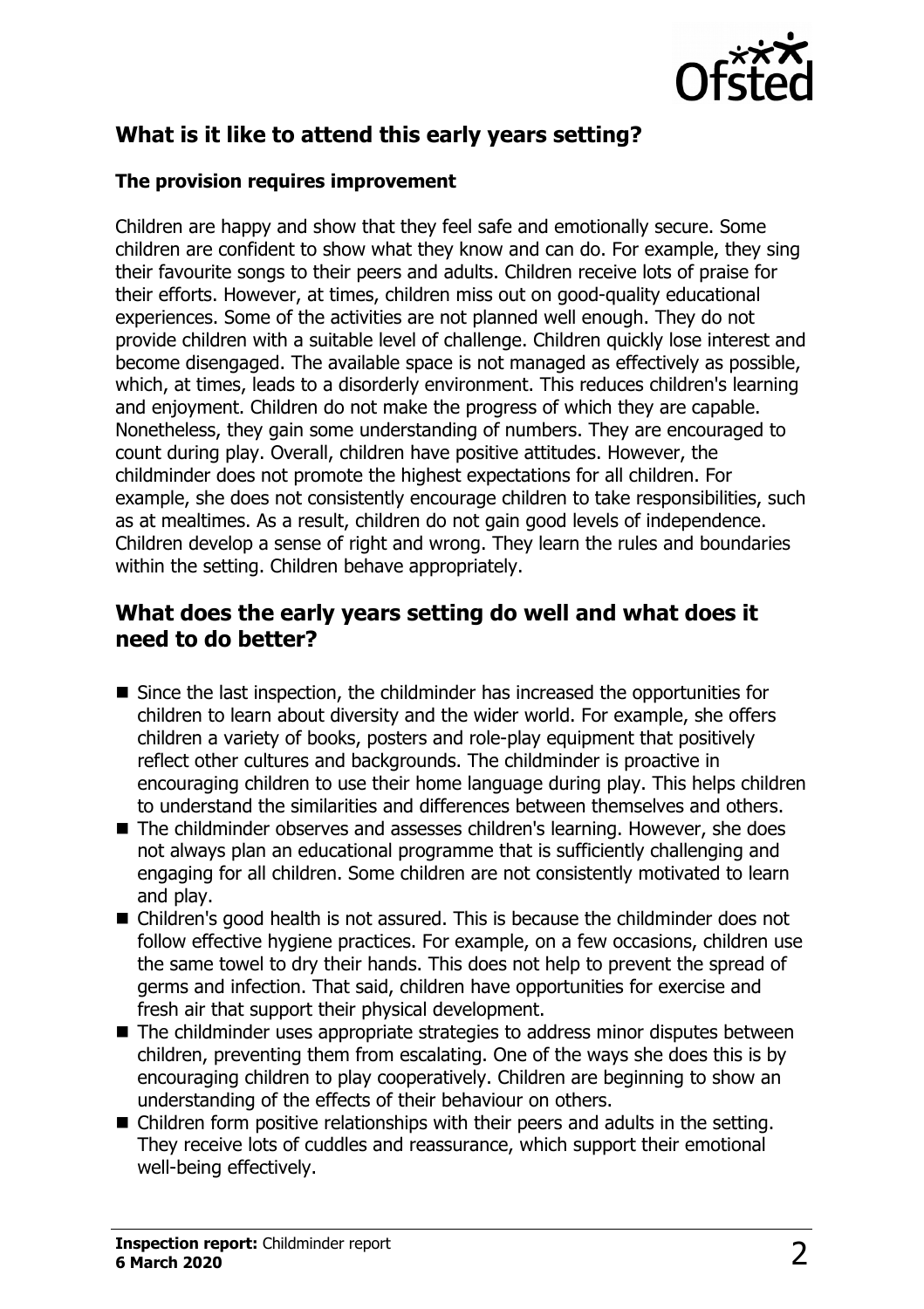

- $\blacksquare$  The childminder and her co-childminder work well with parents. They share relevant information with parents to keep them informed about their children's learning and development. Parents praise the childminder and her cochildminder highly in their written feedback. They say that they are 'extremely happy' with the service that they and their children receive.
- $\blacksquare$  The childminder and her co-childminder do not make the best possible use of the available space. On some occasions, this limits children's learning and enjoyment.
- The childminder promotes her continuous professional development. For example, she completed training that helped her to gain a better understanding of how to support children's speaking skills, including those with additional needs. This helps children to develop their communication and language skills.
- At times, the childminder and her co-childminder do not make effective use of opportunities that arise to encourage children to take responsibility for small tasks. This does not fully support children's independence skills.
- $\blacksquare$  The childminder evaluates the quality of the provision with her co-childminder. However, this is not rigorous enough. They have not identified the weaknesses in their practice. Nevertheless, the childminder and her co-childminder show positive attitudes to raising standards for the benefit of the children.

# **Safeguarding**

The arrangements for safeguarding are effective.

The childminder takes appropriate steps to ensure the safety of children in her care. For example, she checks that the fire detection and control equipment in her home is in working condition. The childminder attends training to keep abreast of child protection issues. She shows a suitable knowledge of signs and symptoms of abuse and the reporting procedures to protect a child's welfare. The supervision of children is effective. The childminder ensures that children are within her sight or hearing to help keep them safe. However, the childminder does not ensure that children's good health is sufficiently supported.

## **What does the setting need to do to improve?**

#### **To meet the requirements of the early years foundation stage and Childcare Register the provider must:**

|                                                                                                                                                 | Due date   |
|-------------------------------------------------------------------------------------------------------------------------------------------------|------------|
| plan an educational programme that is<br>suitably challenging and engaging for<br>each child in all of the areas of learning<br>and development | 17/04/2020 |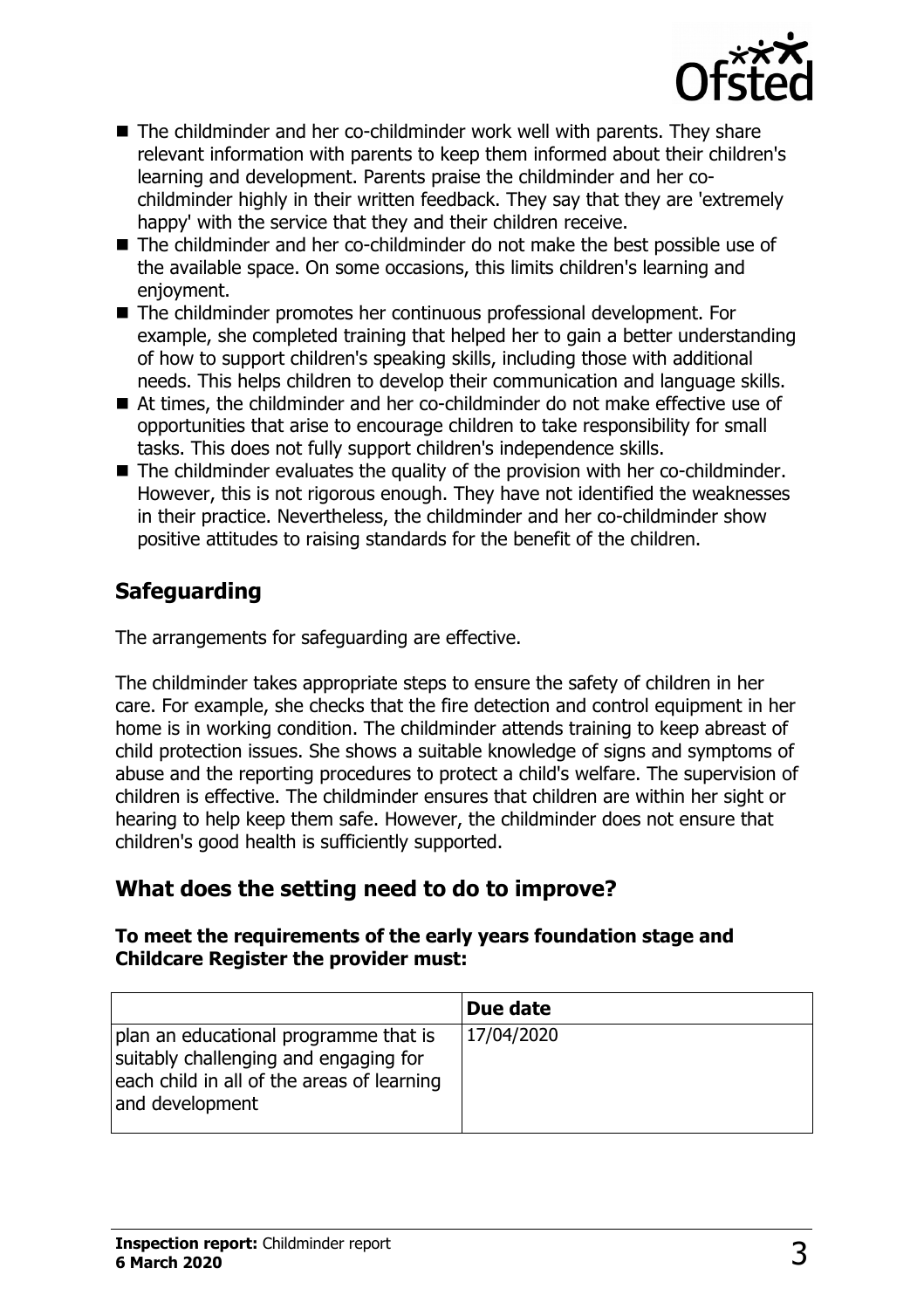

ensure hygiene practices are consistently 17/04/2020 good to help protect children from germs and infection.

#### **To further improve the quality of the early years provision, the provider should:**

- $\blacksquare$  manage the available space more effectively to maximise children's learning and enjoyment
- $\blacksquare$  make use of opportunities that arise to develop children's independence skills
- $\blacksquare$  develop the self-evaluation process to identify and target all areas for improvement to raise standards of teaching and care.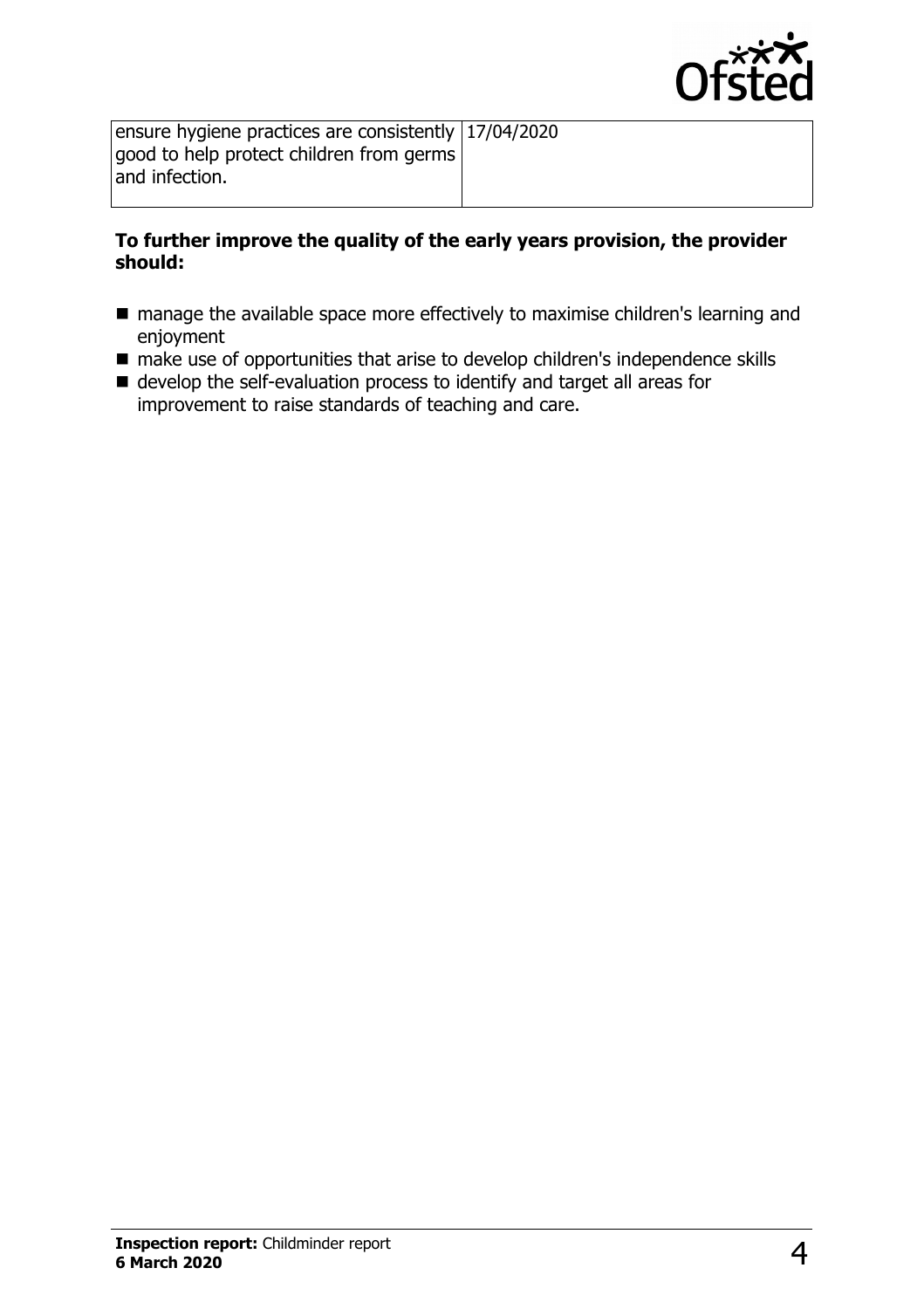

| <b>Setting details</b>                         |                                                                                      |
|------------------------------------------------|--------------------------------------------------------------------------------------|
| Unique reference number                        | EY408530                                                                             |
| <b>Local authority</b>                         | Wandsworth                                                                           |
| <b>Inspection number</b>                       | 10074460                                                                             |
| <b>Type of provision</b>                       | Childminder                                                                          |
| <b>Registers</b>                               | Early Years Register, Compulsory Childcare<br>Register, Voluntary Childcare Register |
| Day care type                                  | Childminder                                                                          |
| Age range of children at time of<br>inspection | $1$ to $4$                                                                           |
| <b>Total number of places</b>                  | 6                                                                                    |
| Number of children on roll                     | 9                                                                                    |
| Date of previous inspection                    | 11 January 2016                                                                      |

# **Information about this early years setting**

The childminder registered in 2010 and lives in the London Borough of Wandsworth. She works with a co-childminder and offers their service from 7.30am until 7pm, Monday to Friday, all year round. The childminder holds a relevant childcare qualification.

## **Information about this inspection**

#### **Inspector**

Marisol Hernandez-Garn

#### **Inspection activities**

- The inspector held several discussions with the childminder and her cochildminder. She looked at relevant documentation and reviewed evidence of the suitability of adults living in the household.
- $\blacksquare$  The inspector conducted a learning walk with the childminder to understand how they organise the early years curriculum.
- $\blacksquare$  The inspector observed the teaching practice indoors and during the daily routines. She assessed the impact this has on children's learning.
- $\blacksquare$  The inspector read written feedback from parents and took their views into account. She interacted with children at appropriate times during the inspection.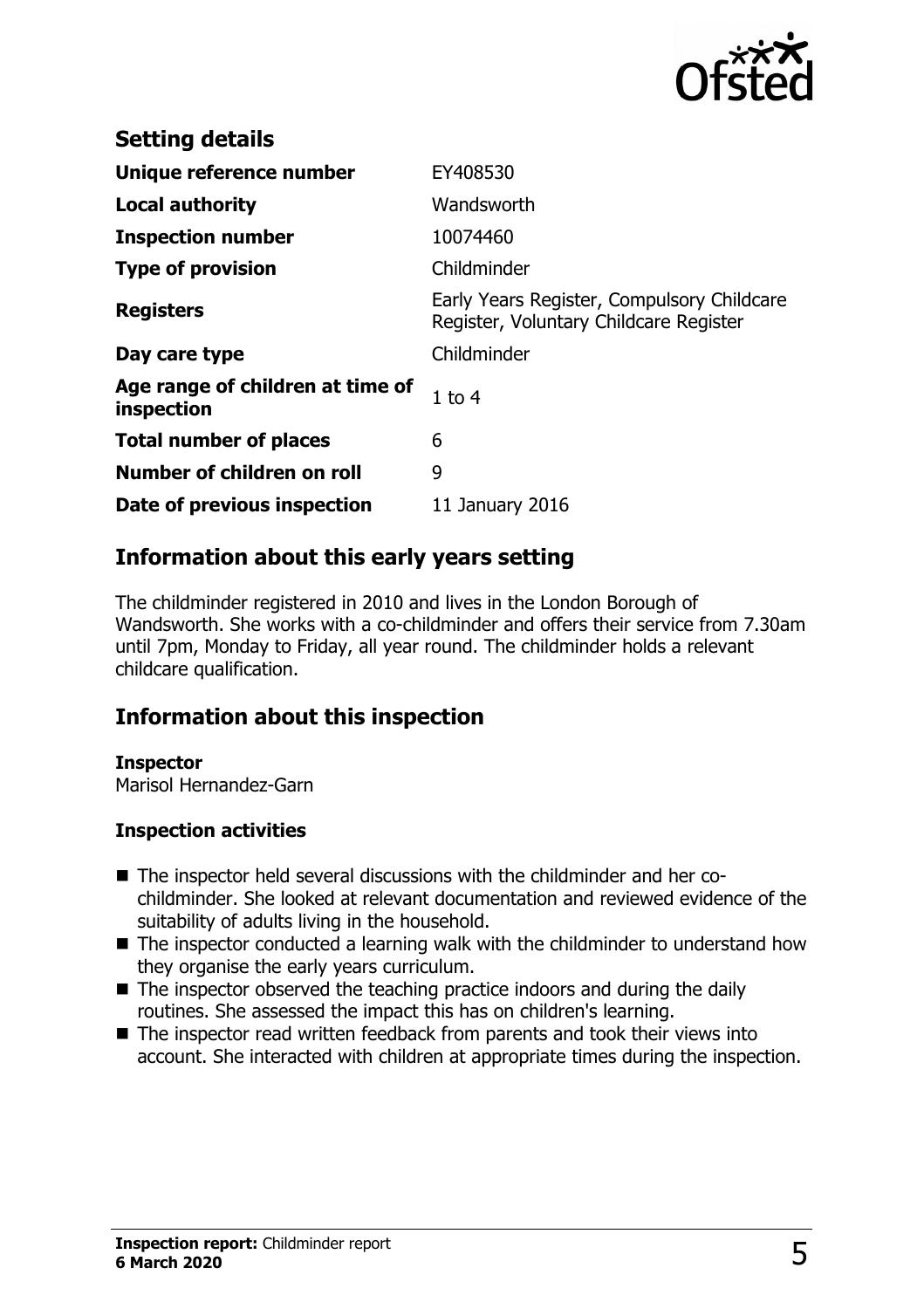

We carried out this inspection under sections 49 and 50 of the Childcare Act 2006 on the quality and standards of provision that is registered on the Early Years Register. The registered person must ensure that this provision complies with the statutory framework for children's learning, development and care, known as the early years foundation stage.

If you are not happy with the inspection or the report, you can [complain to Ofsted.](http://www.gov.uk/complain-ofsted-report)